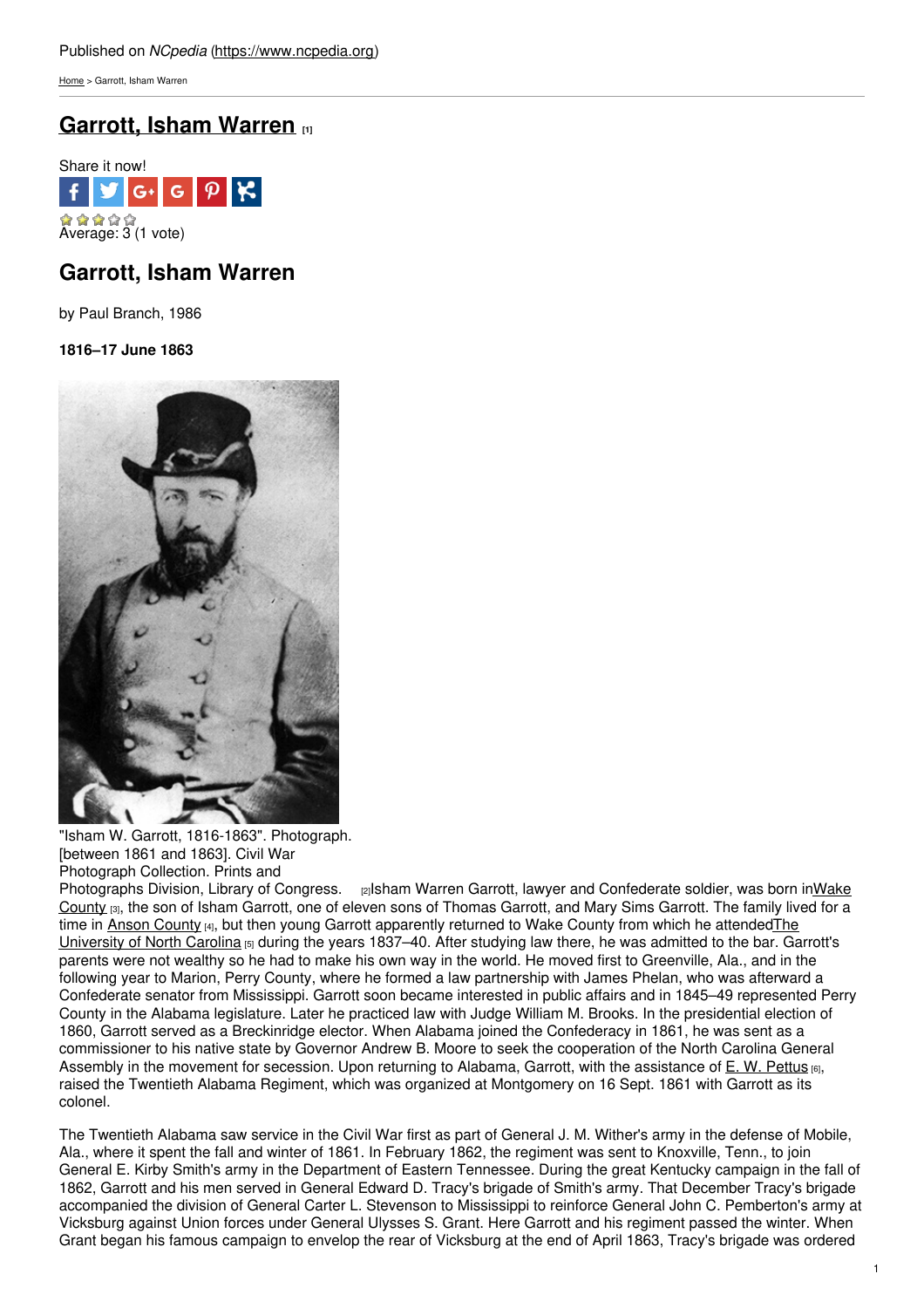to reinforce General John S. Bowen's command at Port Gibson, Miss., which was contesting Grant's advance. After a grueling forty-four-mile forced march from Vicksburg, the brigade joined Bowen's division and took part in the Battle of Port Gibson on 1 May. In this first engagement of the Twentieth Alabama Regiment, Garrott showed great skill in directing his men under fire. Tracy's brigade, which formed the right flank of Bowen's line, came under heavy attack from overwhelming Union forces and General Tracy was killed early in the fighting. As senior colonel, Garrott assumed command of the brigade and served with distinction for the rest of the engagement. The Union forces outnumbered Bowen's command about three to one and at nightfall the general was forced to retire from the field. During the day's fighting, the Twentieth Alabama had suffered dire losses—a total of 272 men killed, wounded, and missing. Garrott later returned to lead the regiment when General Stephen D. Lee assumed command of Tracy's brigade.

On 16 May 1863, Garrott and his men took part in the Battle of Champion Hill, east of Vicksburg, where the colonel again proved to be a skilled and efficient commander in battle. He then led his men in the siege of Vicksburg, which began two days later. During the siege, Garrott frequently appeared along his lines and at his outposts to speak with and encourage his men. On 17 June he made such a visit to one of his outposts. Seeing an opportunity to take a shot at the enemy, he asked to borrow the rifle of one of his men. As Garrott was taking aim, he was shot through the heart by a Union sharpshooter. Unfortunately, though he had been promoted to brigadier general on 29 May (to rank from 28 May), his commission, which had been forwarded from Richmond, failed to reach him before his untimely death cut short a promising military career. Beloved by his men, Garrott was buried at Vicksburg. He has been described as persistent and energetic, and an untiring worker.

Garrott was a [Whig](https://www.ncpedia.org/whig-party) mand a [Baptist](https://www.ncpedia.org/baptists) [8]. He married Margaret Matilda Fletcher, daughter of Dr. and Mrs. Emiline Moore Fletcher. They had seven children: William Burrell, Mary Sims, Sims Burrell, Emma (died young), John Fletcher (m. Floria Bute), Thomas Ritchie (m. Nannie Collier and later Alice Rushing), and Julia (died in childhood).

### **References:**

W. Brewer, *Alabama: Her History, [Resources,](https://archive.org/stream/alabamaherhisto00brewgoog#page/n502/mode/2up) War Record and Public Men* (1872). [9]

Clement A. Evans, *Confederate Military History*, vol. 8 (1899).

Daniel L. Grant,*Alumni History of the University of North Carolina*(1924).

Thomas M. Owen, *History of Alabama and Dictionary of Alabama Biography*, vol. 3 (1921).

*War of the Rebellion: The Official Records of the Union and Confederate Armies*, vols. 1, 2, and 4 (1880–1882).

Ezra Warner, *Generals in Gray* (1959).

Marcus J. Wright, *General Officers of the Confederate Army*(1911).

### **Additional Resources:**

Weeks, Stephen B., editor. "Biographical Sketches of the Confederate Dead of the University of North Carolina."*The University Magazine* (University of North Carolina) 20/7, no. 4 (May 1888). 233-234. <https://archive.org/stream/northcarolinauni18871888#page/232/mode/2up> [10] (accessed March 14, 2014).

Welsh, Jack D. *Medical Histories of Confederate Generals.*Kent State University Press. 1999. 77. <http://books.google.com/books?id=1X1evZu45RcC&pg=PA77#v=onepage&q&f=false> [11] (accessed March 14, 2014).

"Monument to Colonel Isham Warren Garrott at Vicksburg, Mississippi." Alabama Dept. of Archives and History photographs collection - persons vertical file. <http://digital.archives.alabama.gov/cdm/ref/collection/photo/id/5355> [12] (accessed March 14, 2014).

#### **Image Credits:**

"Isham W. Garrott, 1816-1863". Photograph. [between 1861 and 1863]. Civil War Photograph Collection. Prints and Photographs Division, Library of Congress. <http://www.loc.gov/pictures/item/2002711352/> <sub>[2]</sub> (accessed March 14, 2014).

**Subjects:** Civil War [\(1861-1865\)](https://www.ncpedia.org/category/subjects/civil-war)<sup>[13]</sup> [Biographies](https://www.ncpedia.org/category/subjects/biography-term) [14] [Lawyers](https://www.ncpedia.org/category/subjects/lawyers) [15] Military [personnel](https://www.ncpedia.org/category/subjects/soldiers) [16] **Authors:** [Branch,](https://www.ncpedia.org/category/authors/branch-paul-jr) Paul, Jr. [17] **Origin - location:** Anson [County](https://www.ncpedia.org/category/origin-location/piedmon-25) [18] Wake [County](https://www.ncpedia.org/category/origin-location/piedmont/w) [19] **From:** Dictionary of North Carolina [Biography,](https://www.ncpedia.org/category/entry-source/dictionary-no) University of North Carolina Press.[20]